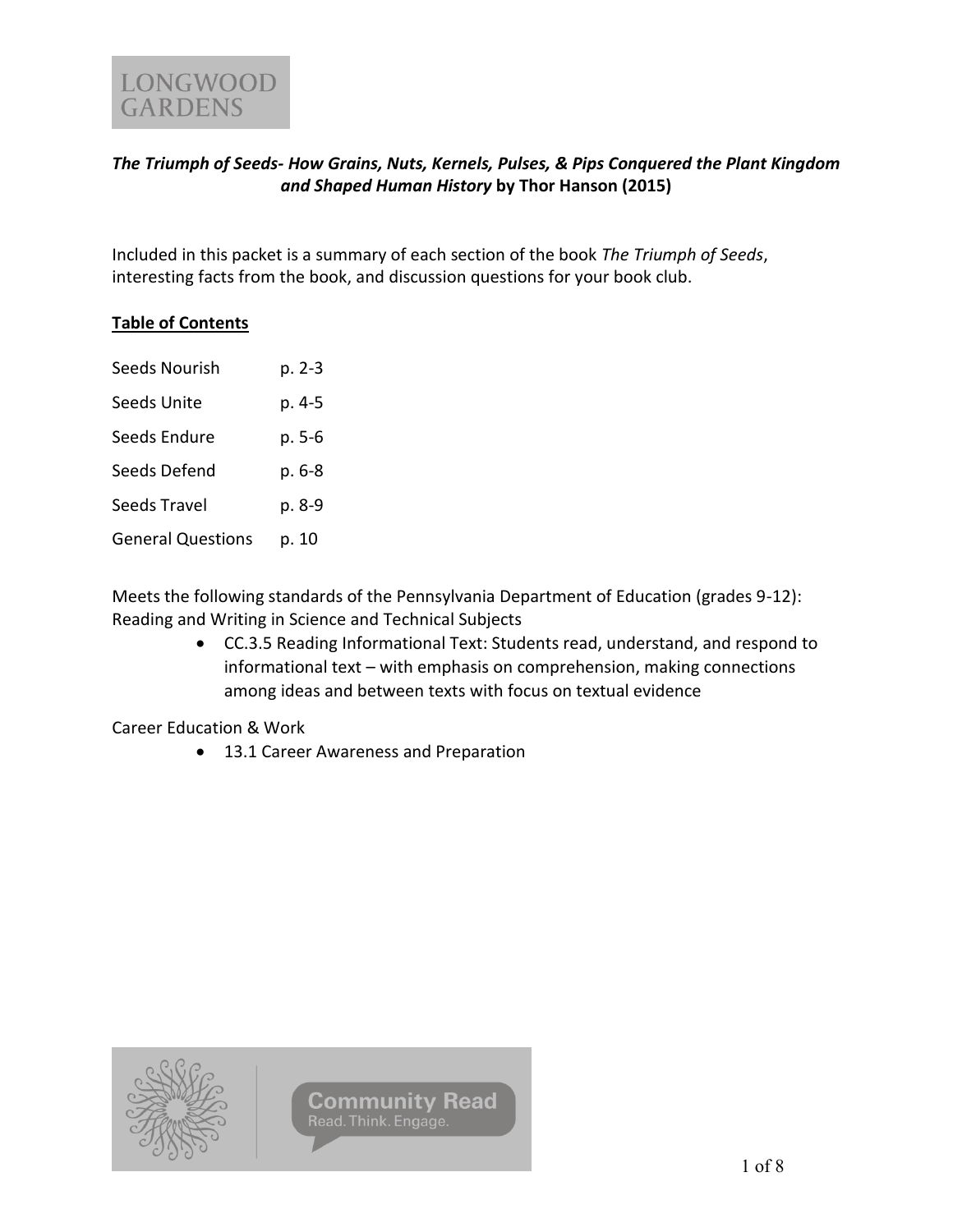

## *The Triumph of Seeds* **by Thor Hanson (2015)**

#### Seeds Nourish

Chapter  $1 -$  "Seed for a Day" Chapter 2 – "The Staff of Life" Chapter 3 – "Sometimes You Feel Like a Nut"

There are hundreds of thousands of kinds of plants; each owing their beginnings to a seed. In "Seeds Nourish" Thor Hanson explores what makes seeds so successful.

The germination of seeds depends on what that plant needs (amount of sunlight, water, nutrients in the soil) in the particular environment in which it finds itself. Carol Baskin, a seed biologist at the University of Kentucky, says that seeds are "baby plants in a box with its lunch" (p.9). Seeds are portable, protected, and well nourished.

Hanson goes on to point out that the availability of grains seems to be tied to the success of early civilizations (p.23). Richard Wrangham, a professor of biological anthropology at Harvard, theorizes that many of the changes in humans over history is a result of a diet based on "gathering" rather than "hunting" (p. 27) Thus, seeds came to be our most important nutritional resource.

Hanson shows how the success of fracking today is closely tied to plants. And, he shows how that has led to a boom in the production and exportation of other grains (p.51).

#### Interesting Facts

- Most seeds take up water right before they germinate, thus making them heavier. (p.12)
- Grains have been key factors in founding nearly every early civilization wheat, rice, corn, sorghum. (p.22)
- By the year 2000 the exportation of guar brought over \$280 million to India. (p.50)

## Discussion Questions

- 1. What do you see as the relationship between the cultivation of seeds and the course of history?
- 2. After reading pages 26-32, do you agree or disagree with Richard Wrangham's theory that a diet of grains was a major factor in human development and the strength of early civilizations?

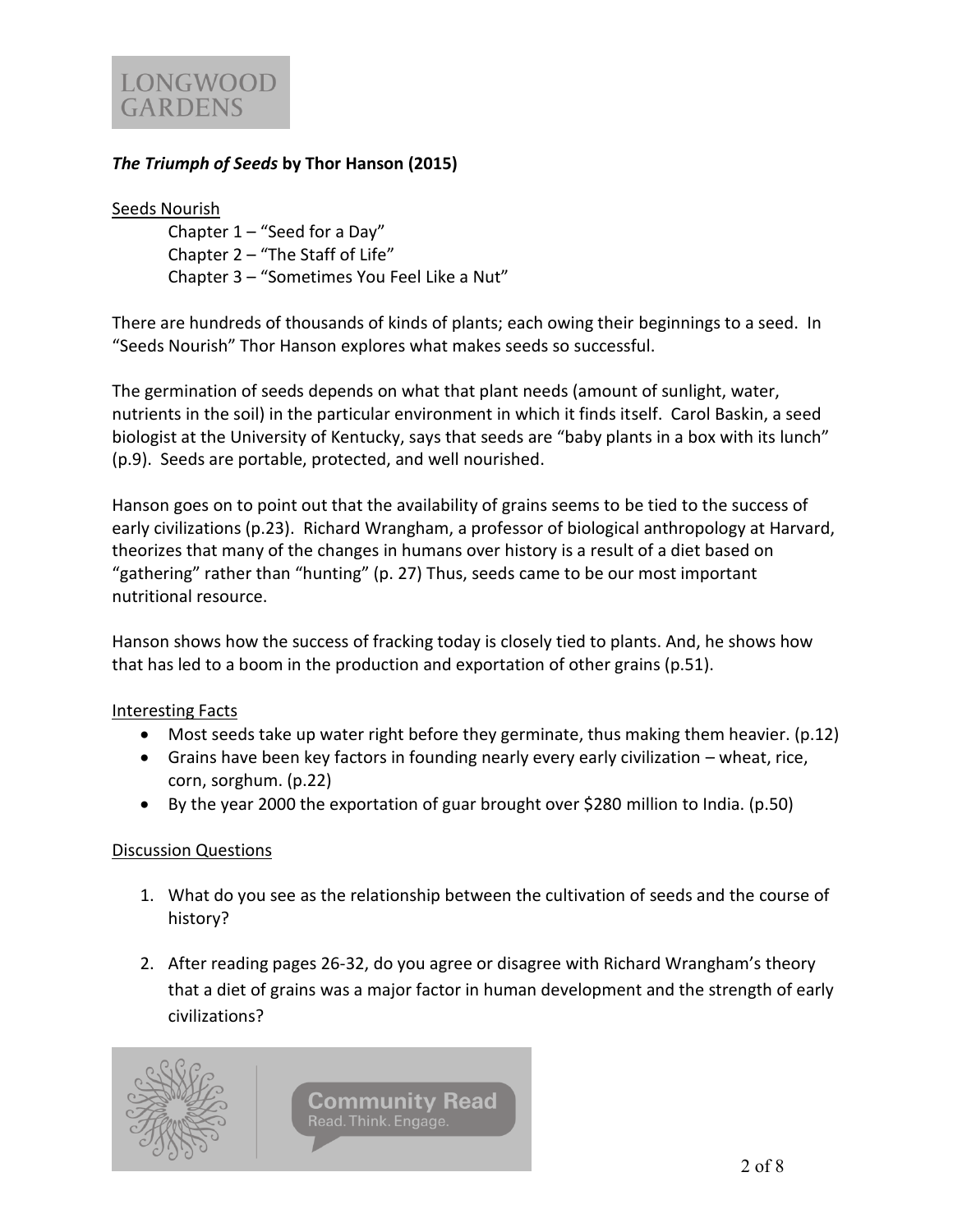

- 4. "When farmers in India realized that the guar-gum they had been growing for thousands of years was a very powerful thickener, their guar exports to the food industry soared (p.59). When frackers found that guar was a perfect substance to hold the fracking fluid together, prices for guar rose more than 1500% in only a few years. Does this alter your thoughts on fracking and its impact on the global economy?
- 5. On page 39, Hanson writes, "From the first crunch of the roasted almond to the chewy sweetness of the chocolate and coconut finish, savoring an Almond Joy is an entirely seed-based experience". He goes on to write, "The seeds involved don't just taste good; they demonstrate beautifully the incredible range of ways a plant can pack lunch for its offspring". What other examples of entirely seed-based food experience can you think of?

## Seeds Unite

**LONGWOOD GARDENS** 

> Chapter 4 – "What the Spike Moss Knows" Chapter 5 – "Mendel's Spores"

Uniting all seeds is the "common goal of protecting, dispersing, and feeding baby plants" (p.17) Hanson discusses the qualities that seeds have had in common throughout Earth's history, and their ability to adapt to a variety of climate changes (p.62-63).

The evolution of seed development took over 160 million years, starting with the spore bearing plants, followed by gymnosperms, which gave way to angiosperms. Bill DiMichele, curator of fossil plants at the Smithsonian Institute, theorizes that seed plants developed much earlier than originally thought (p.59-64).

Gregor Mendel's research and findings about recessive and dominant inheritable traits went widely unnoticed and unappreciated for almost 40 years. When his paper was "rediscovered" it heavily influenced the field of modern genetics.

## Interesting Facts

• With the advent of the covered seed, plants relied more on animals to pollinate. This caused the development of colorful petals, aromas, and sweet nectar. (p.68-69)

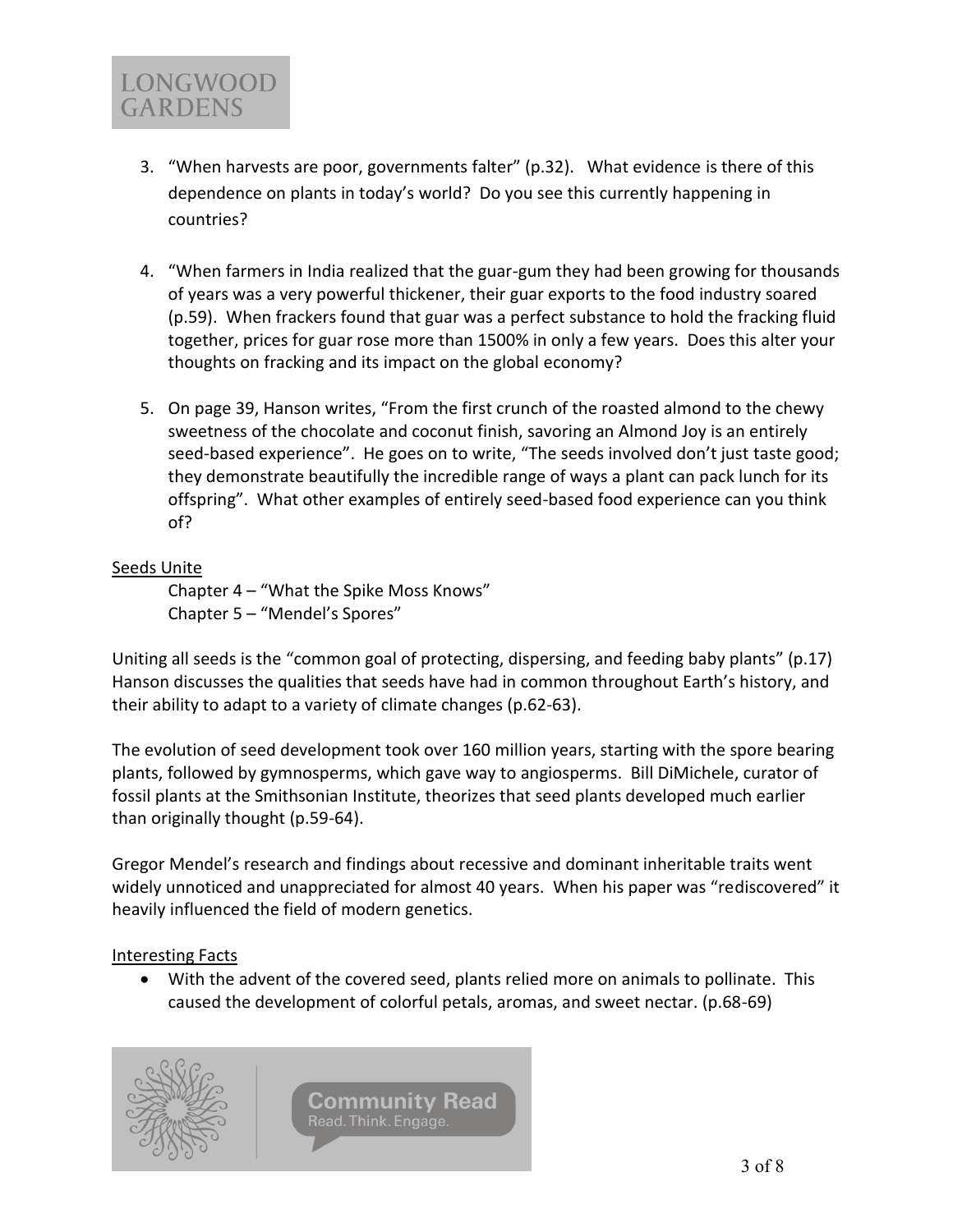

• Because spores don't "pack a lunch", they are not particularly useful to people for nutrition. (p.71)

#### Discussion Questions

- 1. How does DiMichele's theory of the early dominance of seed bearing plants during the Carboniferous period (p.60-63) alter your view of life during that time?
- 2. How might agriculture look different today if Mendel's research had not been "rediscovered"?
- 3. Spore bearing plants gave way, eventually, to angiosperms because of changes in the climate (p.63). These plants adapted in the changing environment to survive. How might our present day climate change affect plant and seed development in the future?

#### Seeds Endure

Chapter 6 – "Methuselah" Chapter  $7 -$  "Take It to the Bank"

The ability of seeds to remain dormant and still viable has a great positive impact on plant longevity and on global agriculture.

There are several examples of seeds germinating after decades and even over a hundred years. Seeds remain dormant until conditions are just right. (p.85-89)

The National Seed Bank (National Center for Genetic Resources Preservation) has a collection of more than 2 billion specimens. Seed banks can provide seeds for areas that have faced disasters, diseases, and loss of plant diversity. By "manipulating two critical storage factors, temperature and humidity" scientists have not only prolonged the "life" of seeds, but they have also applied these principles for use in everything from medicines to the space program (p.98- 101).

## Interesting Facts

- Methuselah, the Judaean palm that germinated after close to 2000 years, makes it one of the oldest organisms on earth. (p.87)
- Seeds can have an almost indefinite life span if conditions are just right. (p.89)
- Medical researchers have recently mimicked the dry cool dormancy conditions of seeds to create stable dry vaccines for use in places that have no refrigeration. (p.100)

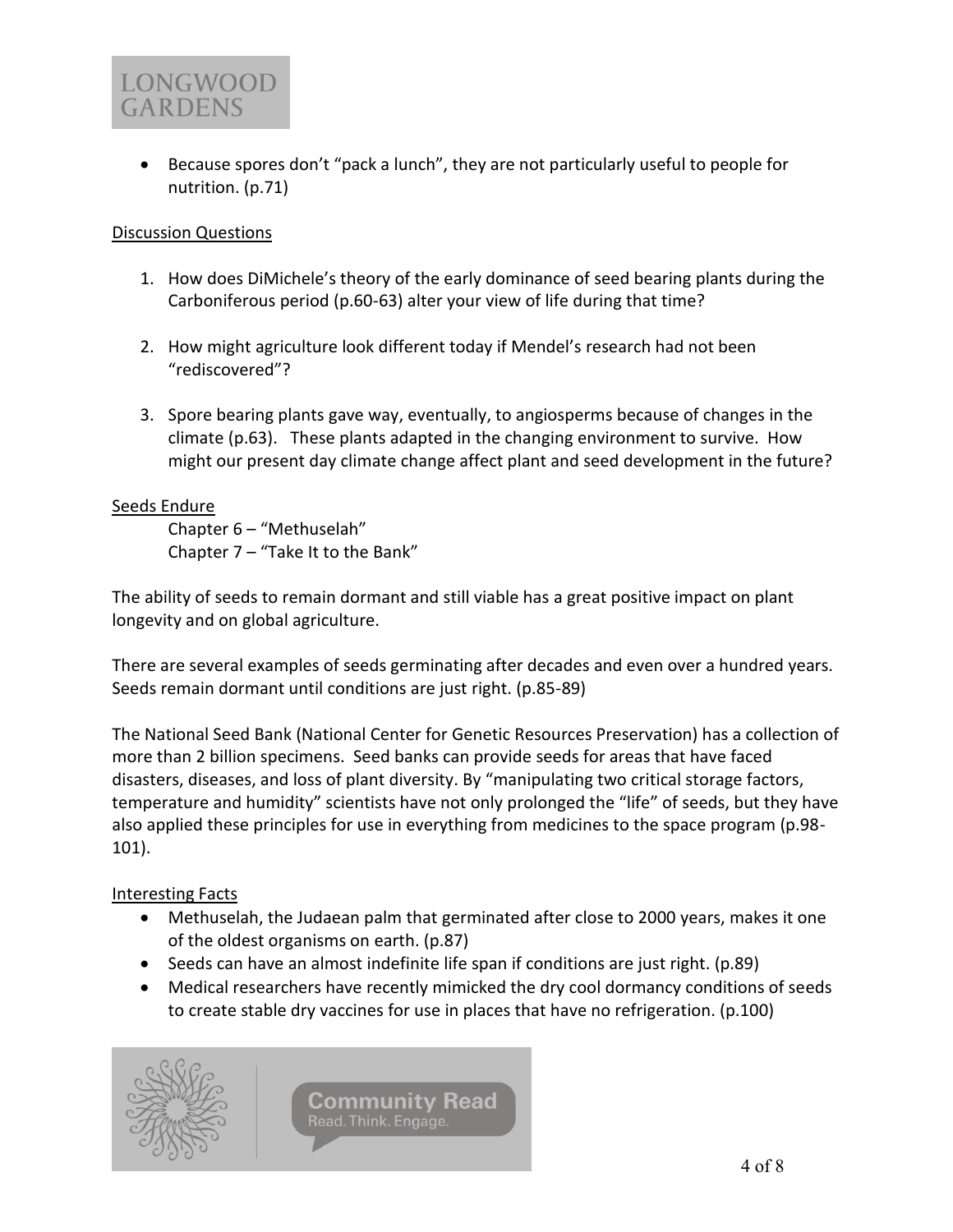

- Basil seeds successfully sprouted after spending more than a year on the International Space Station. (p.101)
- Seed banks are quickly growing in number due to the recognition of threats from declining crop diversity and loss of native plants. (p.104)

#### Discussion Questions

- 1. The Judaean palm germinated after more than 2000 years (p.86-87). What are some implications of this discovery for seed banks?
- 2. With the advent of industrial agriculture (monoculture), plant diversity has become an issue. After reading the section "Seeds Endure", what are some things you can do as a backyard gardener to protect and promote plant diversity? Do you think we all have a role in protecting and promoting plant diversity?
- 3. The diversity of crop varieties that have been grown in the past (heirloom varieties) has been largely abandoned for seeds that work well in an industrialized agriculture setting. How do we balance feeding the world's population with the ecological benefits that seed diversity brings?
- 4. Christina Walters, supervisor at the National Center for Genetic Resources Preservation, says, "The best kind of conservation is in situ." (p.106) Discuss the practice of growing plants in their natural habitat versus using a seed bank.

## Seeds Defend

Chapter 8 – "By Tooth, Beak, and Gnaw" Chapter 9 – "The Riches of Taste" Chapter 10 – "The Cheeriest Beans" Chapter 11 – "Death by Umbrella"

A plant's primary job is to continue its species. To do so it must defend its seeds. Hanson explores the idea of "coevolution" – a change in one organism leads to a change in another (p. 115). To give the seed the best chance of germinating, some seeds have developed an almost impenetrable shell. Other seeds have developed toxins to prevent predators from consuming the seeds. In any case, plants/seeds must balance between protection from being eaten and still being dispersed. Many of these strategies have benefitted humans – from the tang of a spicy dish, to life saving pharmaceuticals, to a morning cup of coffee, to sweet smooth chocolate.

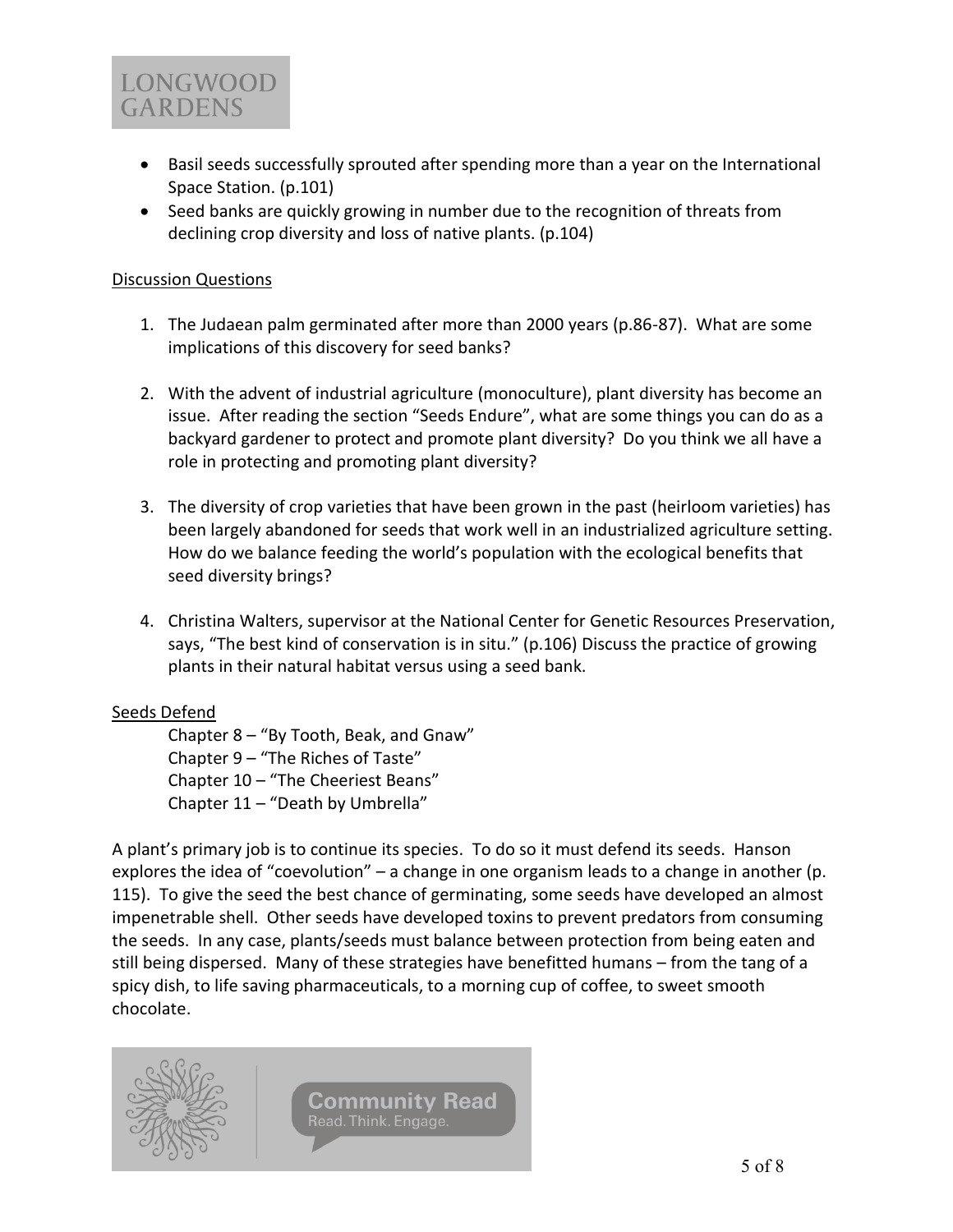

#### Interesting Facts

- One of the only pirate chests ever recovered from Captain William Kidd contained not gold or silver, but a few bolts of cloth and a bale of nutmeg and cloves. (p.132)
- The Dutch East India Company which traded spices, showed annual stock returns above 27% for 46 years! (p.132)
- Caffeine moves around inside a coffee tree, even into the nectar. In just the right dose, it keeps bees coming back, insuring pollination. (p.148)
- Today, almost 5% of all new drugs approved in the USA come directly from plants. (p.169)

## Discussion Questions

- 1. Hanson's dissertation research involved the almendro tree seeds. Discuss the almendro tree's seed dispersal strategies and why they are so important for its survival? If you were to create a seed dispersal strategy for a plant, what would it look like? How would that serve the plant?
- 2. Think about the spices you have in your spice rack. Throughout history, world trade and economics have revolved around spices and seeds. Explorers journeyed to the ends of the earth to procure them. How has this influenced where we live and what we have in our spice racks today?
- 3. Plants use the caffeine in coffee plants, the poison in the castor bean, and the spiciness of a chili pepper to its benefit. How have humans benefitted from plant and seed defense strategies? What is the balancing act of plants that have toxic seeds? How have you been affected by some of these defense strategies?
- 4. "Excluding small, ineffective seed predators and limiting the damage from large ones requires a shell with just the right level of defenses, one that optimizes what ecologists call handling time" (p. 117). This suggests a balancing act for plants to protect their seeds while still needing them to be dispersed. Explain the coevolution between plant seeds and the animals who eat them.

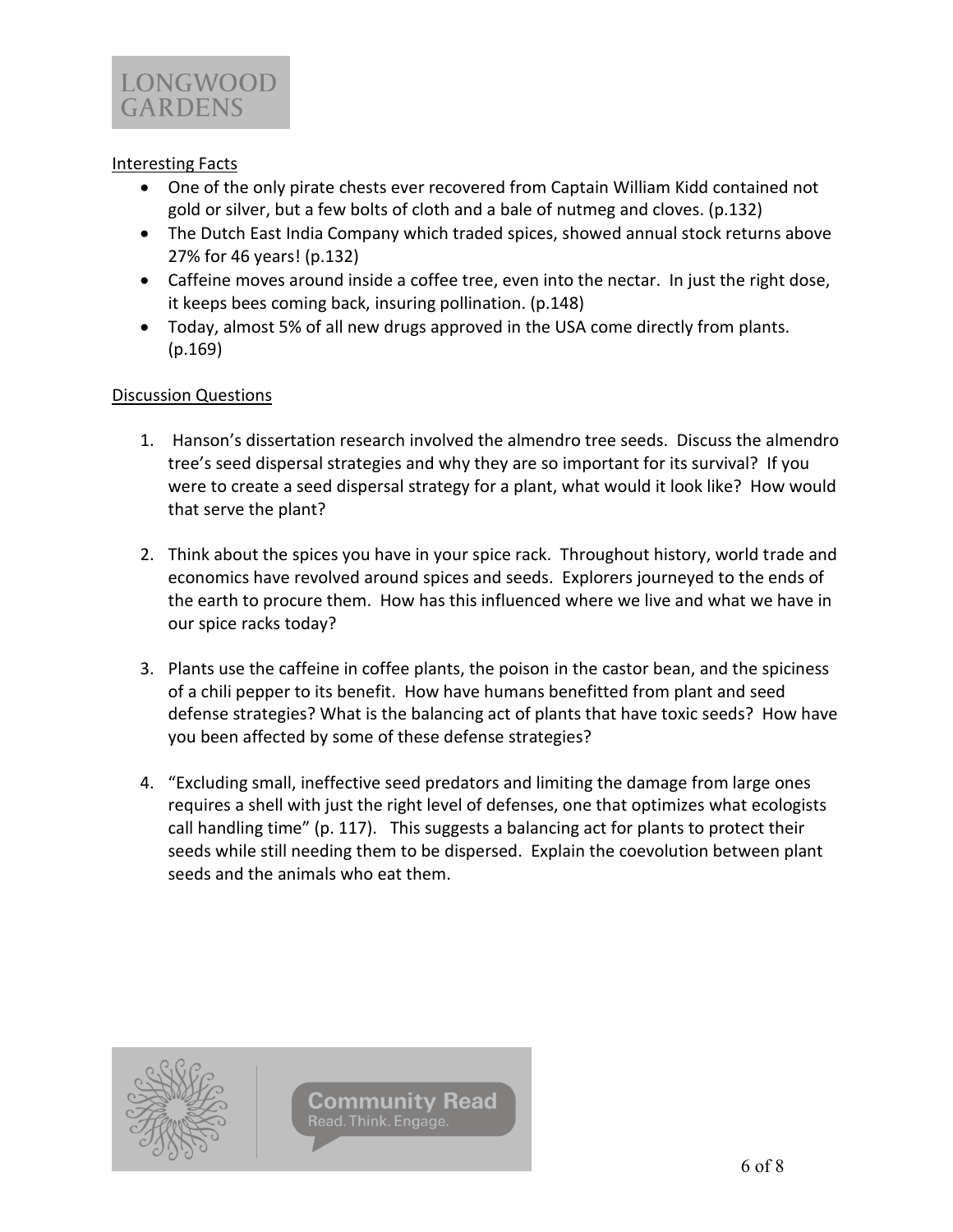

## Seeds Travel

Chapter 12 – "Irresistible Flesh" Chapter  $13 -$  "By Wind and Wave" Conclusion – "The Future of Seeds"

Seeds need to travel away from the parent plant for successful future plants. "In some cases, adults release toxins into nearby soil to prevent their progeny from becoming competitors" (p. 183). Plants use their fruits to attract animals who will disperse their seeds. Hanson notes that the timing of ripening fruits coincides with the need of the animals that will disperse their seeds (p. 188-189). The color, scent, and sweet taste of fruit all play a role in this process.

Throughout history, plants have adapted varied seed designs for their seeds to be spread by the wind and by water. Seeds that will be spread by wind are lightweight and designed to stay aloft, while seeds that will be spread by water need to be water resistant (Chapter 13).

As seeds are hybridized, often *triploid* plants are created. They are healthy, but infertile, meaning that their seeds are sterile. (p.212)

Seeds have created global economies, caused wars, and inspired many products and devices. "All the elaborate and remarkable features found in seeds – from nourishment to endurance to protection – will persist only so long as they benefit future generations" (p. 215).

## Interesting Facts

- There is a gourmet coffee which sells for up to \$300 a pound. These coffee beans are extracted from the dung of the Asian palm civet. (p.190)
- Lockheed Martin manufactures a surveillance drone that moves based on the design of a maple seed. (p.243)

## Discussion Questions

- 1. The need for seed dispersal has influenced the development of fruits. What evidence from the text is there that this is true?
- 2. What might the implications be if the only seed dispersal method was to merely drop from the parent plant?
- 3. Plants have a unique relationship with their seed dispersers. What effect could climate change, endangered animals, and urbanization have on these relationships?